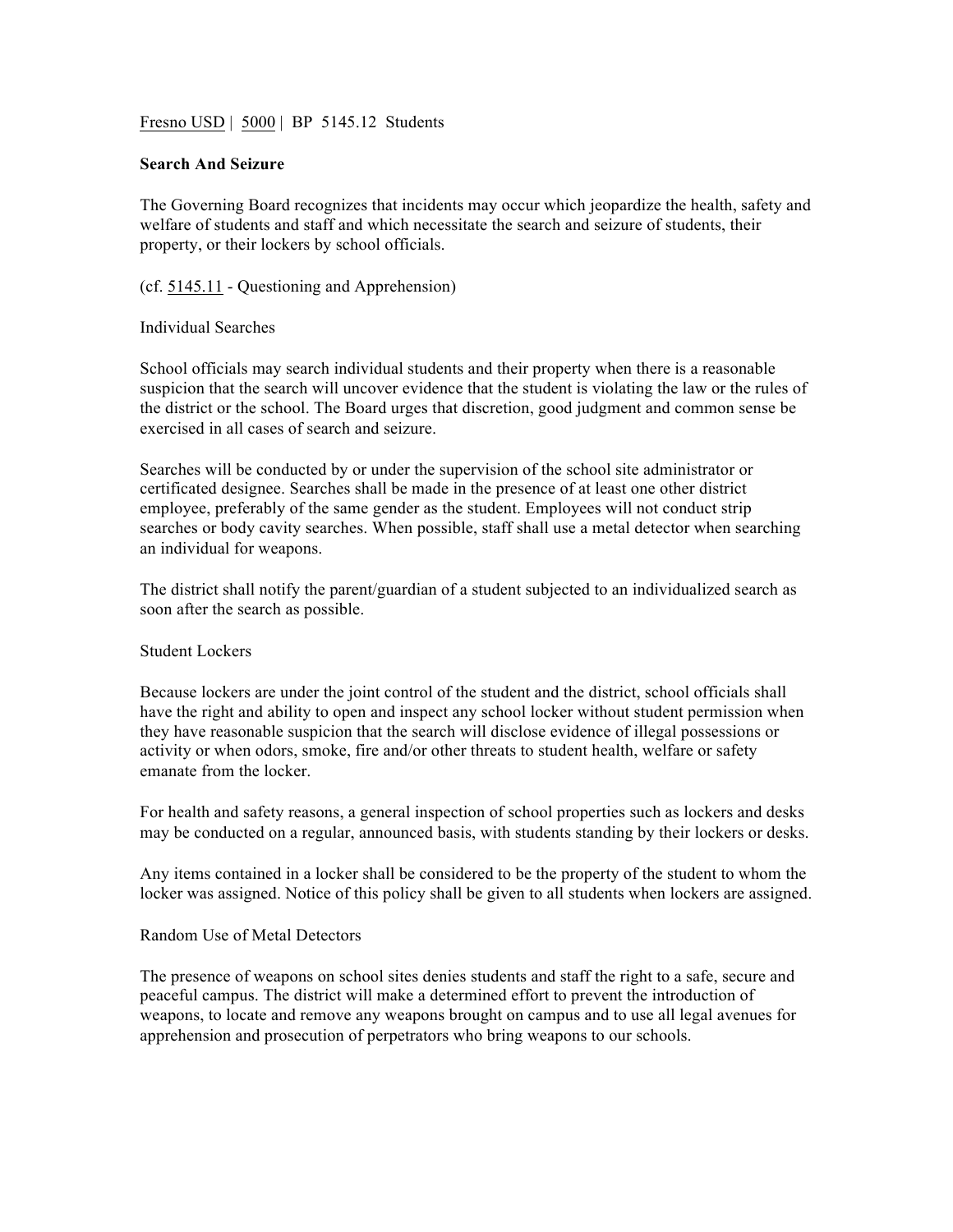The Board finds that metal detector searches offer a reasonable and effective means to determine the presence of weapons. Metal detectors may be used to search an individual when there is reasonable suspicion of a weapon, or on a random basis as determined by the school principal.

The district may use metal detectors on school campuses and off campus at school activities. This equipment will be used in a reasonable manner which will minimize the intrusion of privacy, and maintain respect for all students.

The Superintendent shall implement administrative regulations for the use of metal detectors at the district's schools or other facilities used for school activities. This plan will help provide a safe learning and working environment for the students and employees in the district.

(cf. 0450-Comprehensive Safety Plan)

(cf. 5131.7 - Weapons and Dangerous Instruments)

(cf. 5144.1 - Suspension and Expulsion/Due Process))

Use of Trained Dogs

In an effort to keep the schools free of drugs, firearms and explosives, the district may use specially trained nonaggressive dogs to sniff out and alert staff to the presence of substances prohibited by law or district policy. The dogs may sniff the air around lockers, desks, bags, items or vehicles on district property or at district-sponsored events as long as they are not allowed to sniff within the close proximity of any students.

The above inspections shall be unannounced and may be made at the discretion of the Superintendent or designee.

Students and parents/guardians shall be informed of this policy at the beginning of each school year.

Legal Reference:

EDUCATION CODE

32280-32288 School safety plans

35160 Authority of governing boards

35160.1 Broad authority of school districts

49050-49051 Searches by school employees

49330-49334 Injurious objects

PENAL CODE

626.9 Firearms